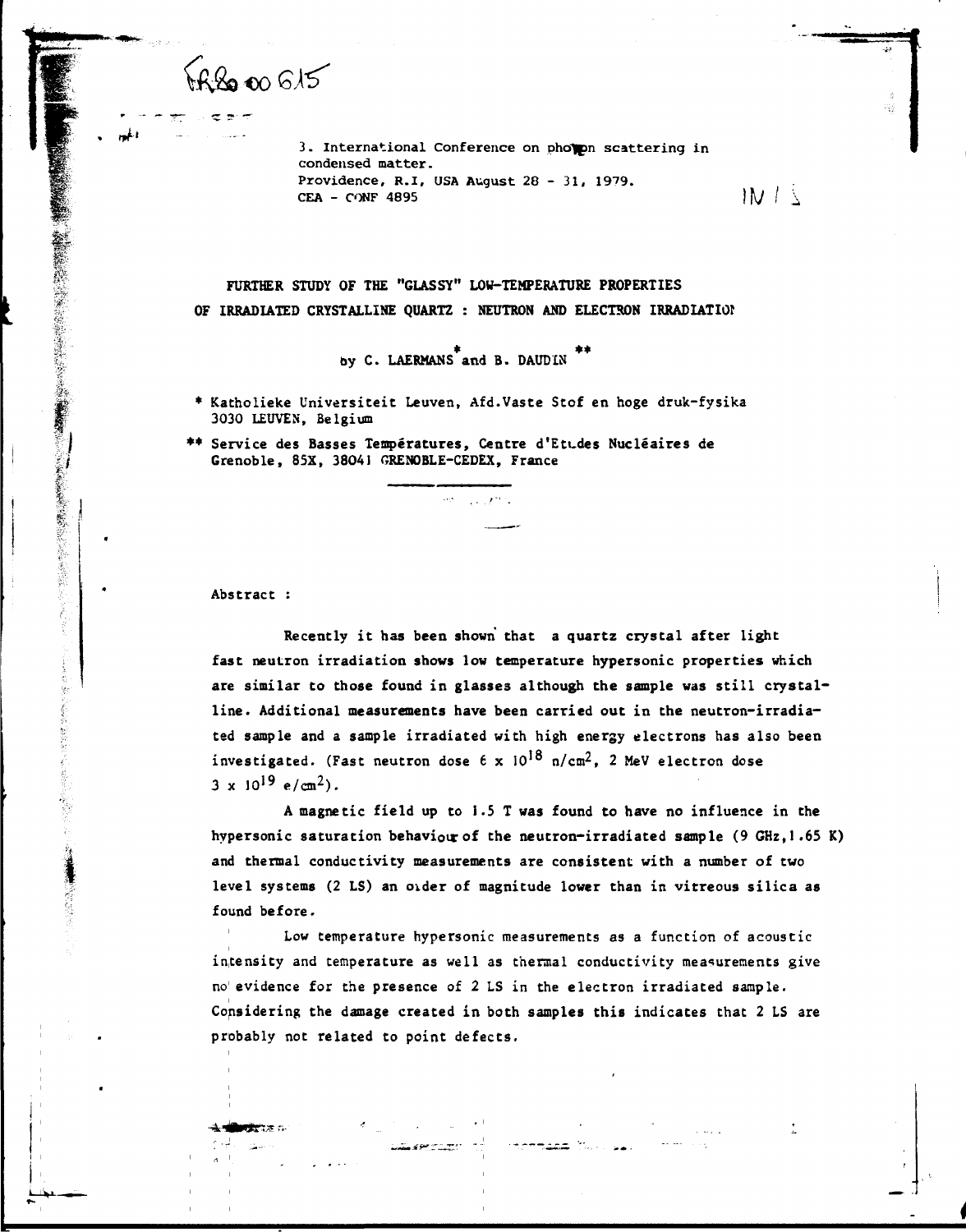**C.E.A. - C.E.N.G. Mai 197 9** 

**D.T.C.E . - S.B.T .** 

**FURTHER STUDY OF THE "GLASSY" LOW-TEMPERATURE PROPERTIES**  OF IRRADIATED CRYSTALLINE QUARTZ : NEUTRON AND ELECTRON IRRADIATION  $\degree$ 

**by C. LAERMANS and** *V.***. DAUDIN** 

**\* Katholieke Universiteit Leuven, Afd.Vaste Stof en hoge druk-fysika, 3030 LEUVEN, Belgium** 

**\*\* Service des Basses Températures, Centre d'Etudes Nucléaires de Grenoble, 85 X, 38041 GRENOBLE-CEDEX, France** 

**Note SBT 505/79** 

**Résumé :** 

On a récemment mis en éviderce qu'un cristal de quartz irradié avec une faible dose de neutrons présentait des propriétés hypersoncres **à basse température similaire s à celle s qu'on observe dans le s verres, bien que l'échantillon soit encore cristalli n après l'irradiation.** 

Des mesures complémentaires ont été réalisées sur le quartz irradié aux neutrons et on a également examiné le comportement d'un échan**tillon irradié aux électrons (dose de neutrons rapides : 6 10<sup>10</sup> n/cm<sup>2</sup> ; dose d'électrons de 2 MeV : 3 I0 <sup>1</sup> <sup>9</sup> e/cm2).** 

**On a trouvé qu'un champ magnétique (de 0 â 1,5 T) n'avait aucune influence sur la saturation hypersonore de l'échantillon irradié aux neutrons. L'expérience a été fait e à I,65 K à l a fréquence de 9 GHz. Des mesures de conduction thermique réalisé e sur le même échantillon permettent d'estimer une concentration de systèmes à deux niveaux environ dix**  fois moindre que dans la silice vitreuse, ce qui est cohérent avec les **résultats des mesures hypersonores.** 

**x Un extrait de ce texte est proposé pour communication à :"The Third International Conference on Phonon Scattering in Condensed Matter, Brown University, 28-31 Août'I 979.** 

 $\ldots$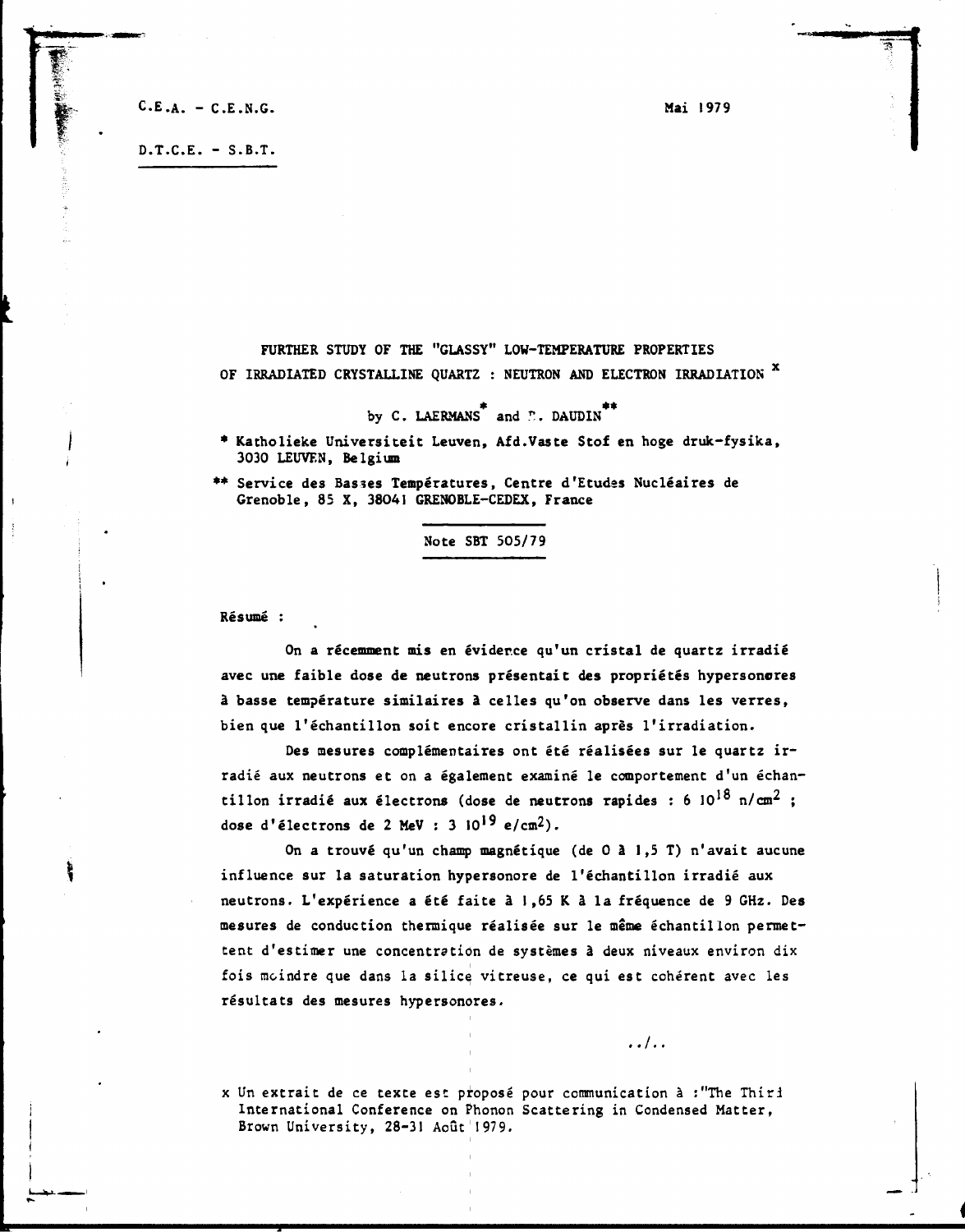Des mesures hypersonores à basse température en fonction de la température et de l'énergie acoustique incidente ainsi que des mesures de conduction thermique, n'ont pas permis de mettre en évidence la présence de systèmes à deux niveaux dans l'échantillon irradié aux électrons. En comparant les défauts créés dans les deux échantillons, ces résultats tendent à indiquer que les défauts ponctuels ne sont pas liés aux systèmes **à deux niveaux.** 

 $\mathbf{H}$ 

 $-0-0-0-0-$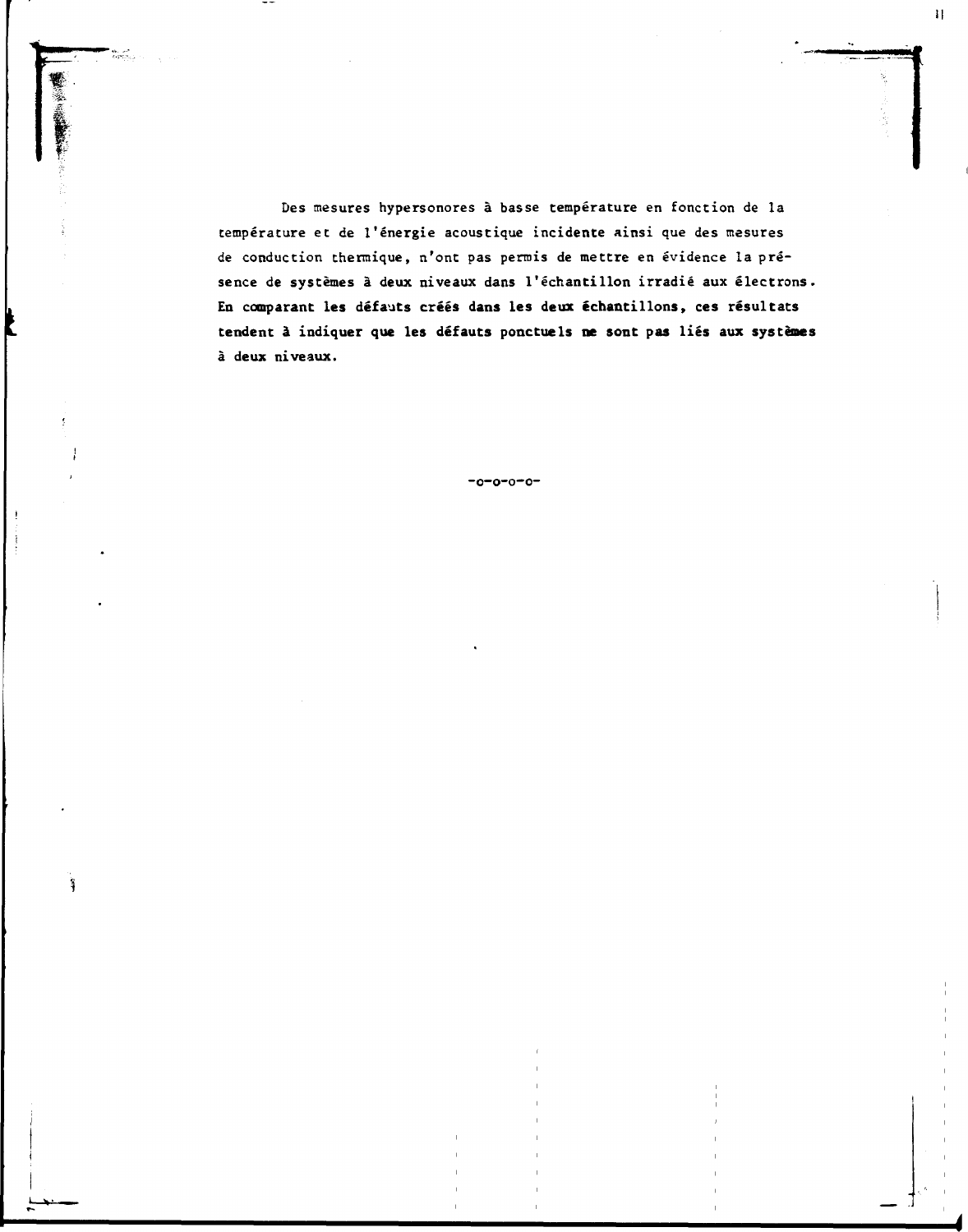## **I - INTRODUCTION -**

**The low temperature anomalous thermal, acoustic and dielectric properties of amorphous materials have been studied extensively during the last decade. They are accounted for by assuming the existence of some sort of low energy excitations. These excitations can be succesfully described as systems in which a tunneling process between two nearly degenerate energy levels, separated by an energy E, can occur ; or more simply as two-level systems (2LS). The roughly linear contribution to the specific heat observed in all glasses (except As) at low temperatures is explained as resulting from a nearly consLint density of states of these 2 LS. The strong interaction between these low energy excitations and phonons leads to <. very small thermal conductivity and unusual effects in the propagation of elastic waves (saturation). However, the microscopic nature of the tunneling process i.e. the tunneling entity is not yet known.** 

**1** 

The anomalies mentioned above we re found in a variety of amorphous **materials and were .onsidered as intrinsic to th> amorphous state. Recently it has been seen however that a quartz crystal, after light fast-neutron irradiation shows similar hypersonic properties as glasses (Laermans, 1979). The further observations of phonon echoes in the same sample showed that the observations could be accounted for by a number of 2LS which is roughly one order of magnitude less than that in glasses and that the main parame**ters, as there are, the coupling constant M, the relaxation times  $T_1$  and **T'2 are remarkably similar to those found in the glass (Golding et al.,1979). Therefore it turns out that the study of a defective quartz crystal is an interesting tool for the study of the anomalous low temperature dynamic properties of glasses.** 

**The purpose of the work reported here was to extend the study of defective quartz crystals. 9 GHz hypersonic attenuation measurements, in and without a magnetic field and thermal conductivity measurements were carried out in a neutrons-irradiated and an electron irradiated sample. While neutron-irradiation is known to cause point defects and clusters of defects (Berman, 1951; Klemens, 1951), electron-irradiation causes only single defects. Since the number of single defects in both samples must be roughly the same for the used irradiation doses, such experiments should clarify the question wether 2LS are related to point defects. In this way, one might be able to turn down gradually the possible defects which cause 2LS.** 

**../..**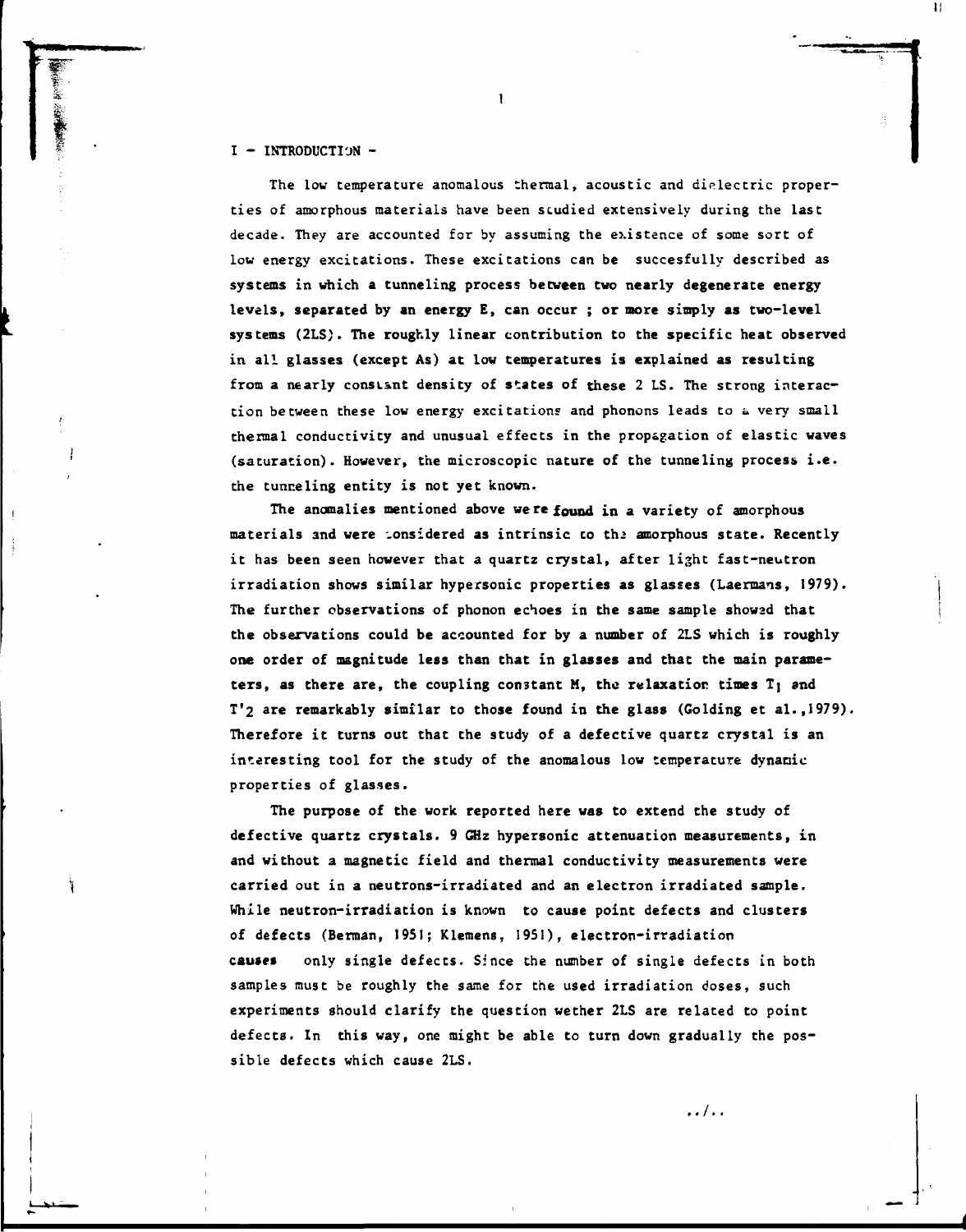**II - THEORY -**

ş.

#### **II-l-Tharmal conductivity**

At very low temperatures, the dominant interactions between the 2LS and acoustic waves is the direct process, e.g. the absorption or emission of a resonant phonon.

At thermal equilibrium and if we suppose only *direct* scattering, the mean free path of the phonon of frequency  $\omega$  and polarization  $\alpha$  is then **given by** (Hunk**linger and** Arnold, **1976)** 

$$
1^{-1}(\omega,\alpha) = \frac{\Pi \eta_0 \, M^2 \omega}{\rho \, v^3 \alpha} \tanh \frac{\hbar \omega}{kT}
$$
 (1)

In this expression, no is the constant density of states of the 2LS **and M is the coupling constant for the resonant interaction.** 

**From the equation (1) we can deduce the relaxation time** 

$$
\tau(\omega,\alpha) = \frac{\rho \ v^2 \alpha}{\Pi n_0 \ M^2 \omega} \quad \text{coth} \quad \frac{f \Delta \omega}{kT}
$$
 (2)

For thermal conductivity analysis, it is convenient to simplify the **summation on the three phonon polarization taking a mean velocity v given by** 

$$
\frac{3}{y^3} = \frac{1}{y_L^3} + \frac{2}{y_T^3}
$$
 (3)

**We obtain** 

$$
\tau(\omega) \frac{\rho v^2}{\Pi n_0 M^2 \omega} \coth \frac{\hbar \omega}{kT}
$$
 (4)

**We can replace this expression in the equation giving the thermal conductivity calculated in the Debye approximation (Berman, 1976).** 

$$
K(T) = \frac{k}{2\pi^2 v} \left(\frac{k}{f_1}\right)^3
$$

$$
\int_0^{Q/T} (x) \frac{x^4 e^x}{(e^x - 1)^2} dx
$$
(5)

Where we have done the usual substitution  $x = \frac{100}{100}$ KT 0 is the Debye temperature

The replacement of  $\tau(x)$  by the expression of the equation (4) gives :

• /. .

**Il**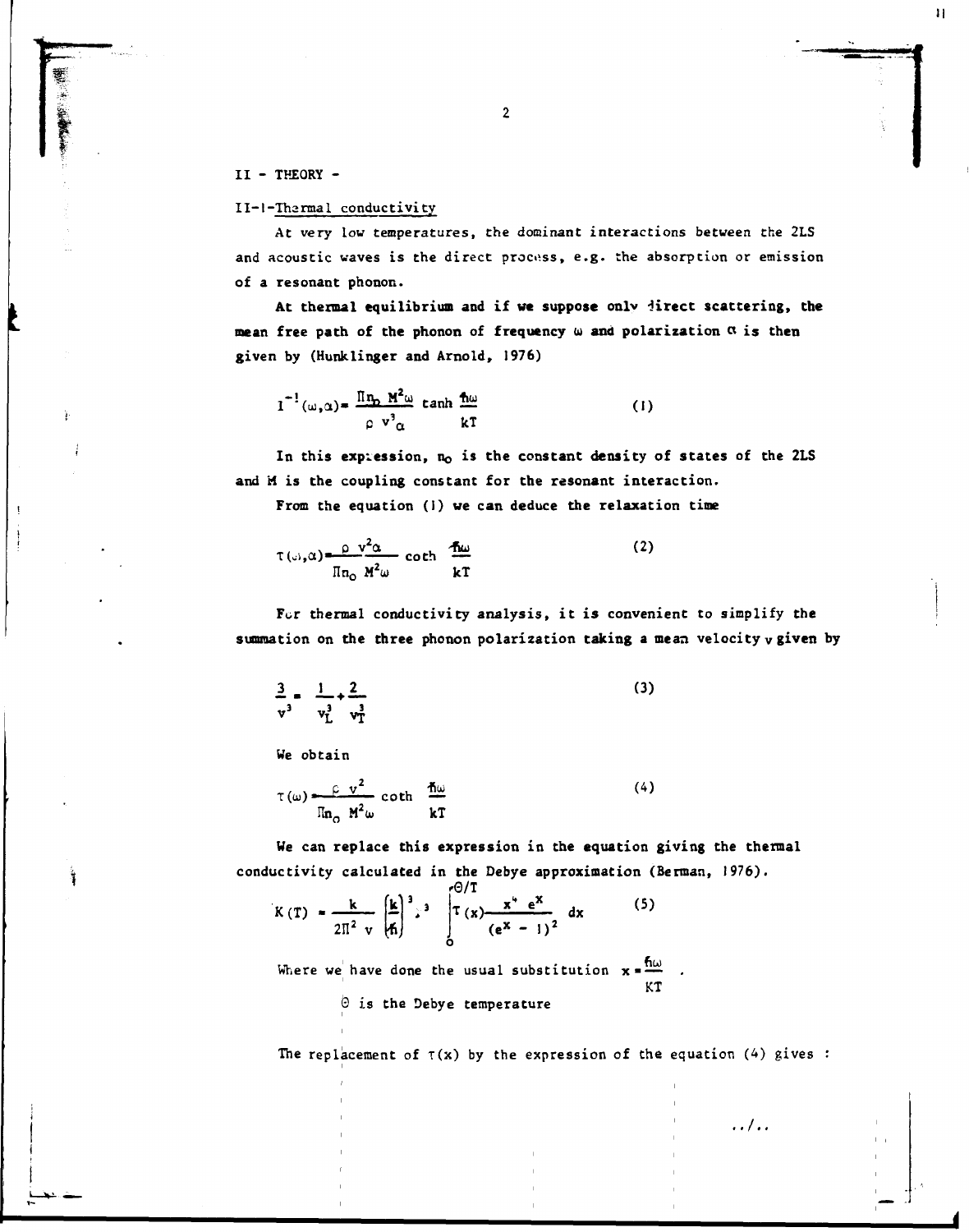$$
K(T) = \frac{k}{\ln^{-1} v} \left(\frac{k}{h}\right)^3 T^3 \left(\frac{v \rho v^2}{\ln_0 N^2 \cdot T} - \frac{\hbar}{k}\right) \int_0^{\Theta/T} \frac{x^3 e^x}{(e^x - 1)^2} \tanh x \, dx \qquad (6)
$$

This expression of  $K(T)$  demonstrates the  $T^2$  law which is characteristic of the glasses at low temperature.

Furthermore we see that for a given  $T$ , in the  $T^2$  region, the value **of K(T) is inversely proportional to the number no** *ft* **the 2LS. A consequence is that by comparison of the K(T) curves of neutron irradiated samples at different doses, it will be possible to evaluate the number of created 2LS.** 

#### **II-2-Acoustical properties**

**The interaction of the 2LS with an acoustic wave is twofold : the**  resonant attenuation due to the direct process and a relaxation attenuation. At high acoustic intensities the absorption is intensity dependent because **the upper level becomes more and more populated ; i t is given by Hunklinger and Arnold, 1976 :** 

$$
\alpha_{res} = \frac{n_0 M^2 \Pi}{\rho v^3} \frac{\omega}{\sqrt{1 + j/j_c}} \tanh \frac{n\omega}{2kT}
$$
 (1)

**J is the acoustic intensity and J<sup>c</sup> is the critical intensity at which saturation oe comes noticeable. Since the energy of the ultrasonic phonon is**  small compared to kT, tanh  $\frac{100}{100}$  can be replaced by  $\frac{100}{100}$  : **2kT 2kT** 

$$
\alpha_{\text{res}} = \frac{n_0 M^2 \Pi}{\rho v^3} \frac{\omega^2}{T}
$$
 (8)

**The relaxation attenuation is due to another process : travelling thtough an ensemble of two-level systems the sound wave disturbs their thermal equilibrium and the systems try to relax into a new equilibrium "t;hich is re-established via the emission and absorption of thermal phonons.** 

**The attenuation due to this interaction is in the low temperature limit** *u,* **T » 1 given by Hunklinger e t al, 1976** 

*(9)* 

 $\mathbf{H}$ 

$$
\alpha_{\text{rel}} = n_0 \, D^2 \left( \frac{M_1}{v_1^5} + \frac{2 M_t^2}{v_t^5} \right) \frac{\zeta(4,05) \, T^3 \, k^3}{32 \pi \, \rho^2 \, h^4 \, v^3}
$$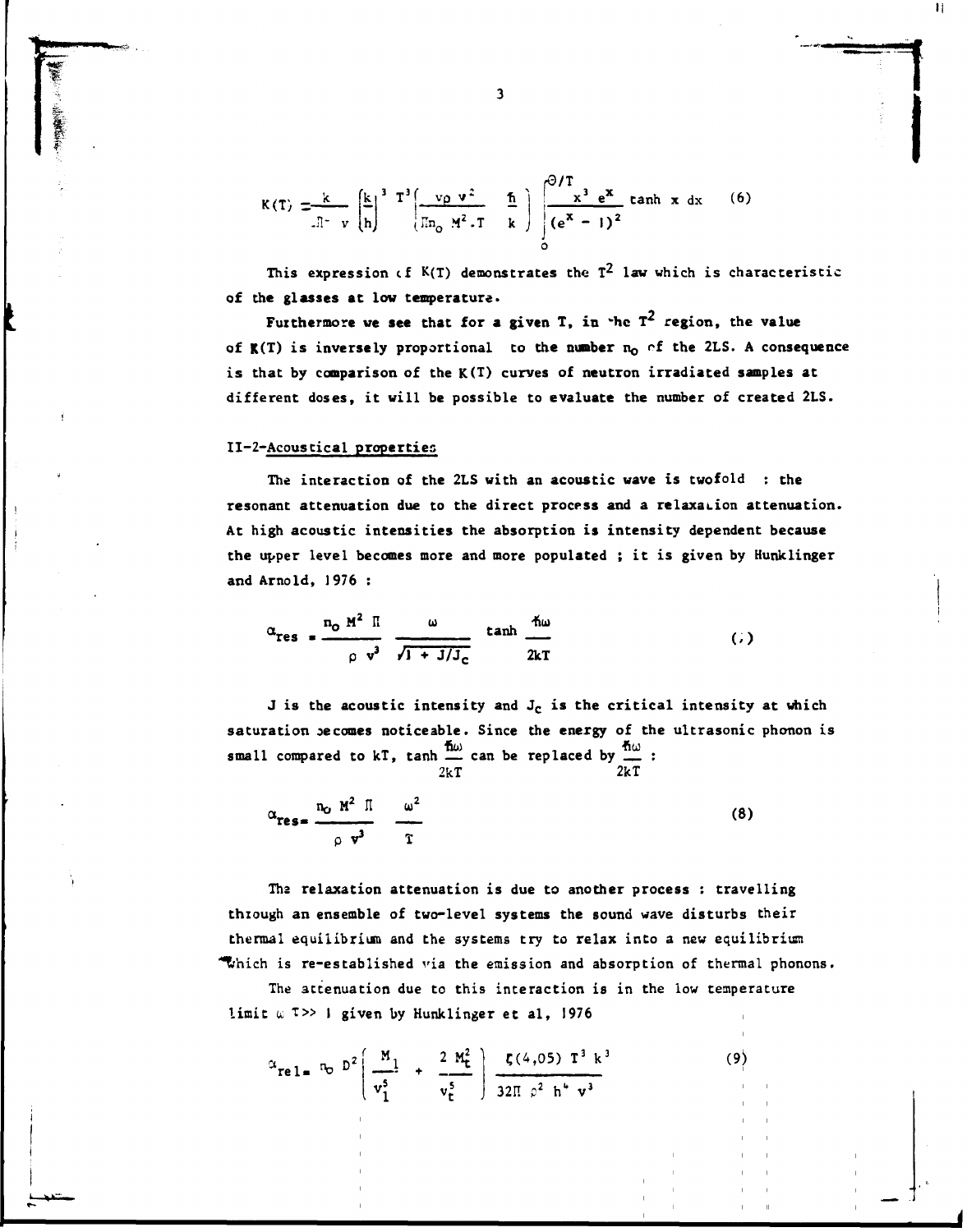**Where ç(4,05) is the Pieman zeta function whose uumerical value is 97.?8. D is the coupling constant for the relaxation process. The**  indices 1 and t indicate the longitudinal and the transverse mode.

**Ill - EXPERIMENTA'. ICiiULTS -**

**The experiments reported in this paper have been performed on three samples noted A, B and C. A and B are natural brazilian X cut quartz crystals provided by the same supplier. C is a borosilicate glass.** 

The sample A is fast neutron irradiated  $(E \sim 1$  MeV) with a dose of **6.10 neutrons/cm- and was previously used by Laermans for hypersonic experiments (Laermans, 1979). The irradiation was done in the Reactor Centrum "Studiecentnan voor Kernenergie" (SCK) in Mol (Belgium). The sample which is 3,4 mm long and has a diameter of 3 mm was maintained at about 60°C during the irradiation.** 

**The sample B was irradiated with 2 MeV electrons at the Service des Accélérateurs of the Centre d'Etudes Nucléaires de Grenoble (CENG), France .the sample is 6 mm long, its diameter is 3 mm. It received a dose**  of 3.10<sup>19</sup> e/cm<sup>2</sup> and was rotated to ensure an uniform irradiation. **Furthermore it was air-cooled and maintained at about 50°C during the irradiation.** 

**After the irradiation, the sample appeared to be more smoky than the neutron irradiated one which indicates the presence of a greater number of color centers.** 

**The sample C is in the as received state, its length is 6 mm and its diameter is 3 mm.** 

#### **Ill-1-9 GHz measurements**

**Using the sample A we have done an experiment analogous to the one reported previously by Laermans (1979). The figure 1 shows the result : we have plotted the attenuation in the crystal (measured between the second and the third echo) as a function of the attenuation in db of the input acoustic power. In the saturated zone, the attenuation value is 7 db which corresponds roughly to 4 db/cm. The temperature was 1.5 K.** 

**We have furthermore applied a magnetic field of 0 to 15 kOe along the axis of the sample and, in a second experiment, doing a 45<sup>s</sup> angle with this axis. In both cases, we have not found a variation of the saturation value or of the temperature dependent relaxation attenuation.**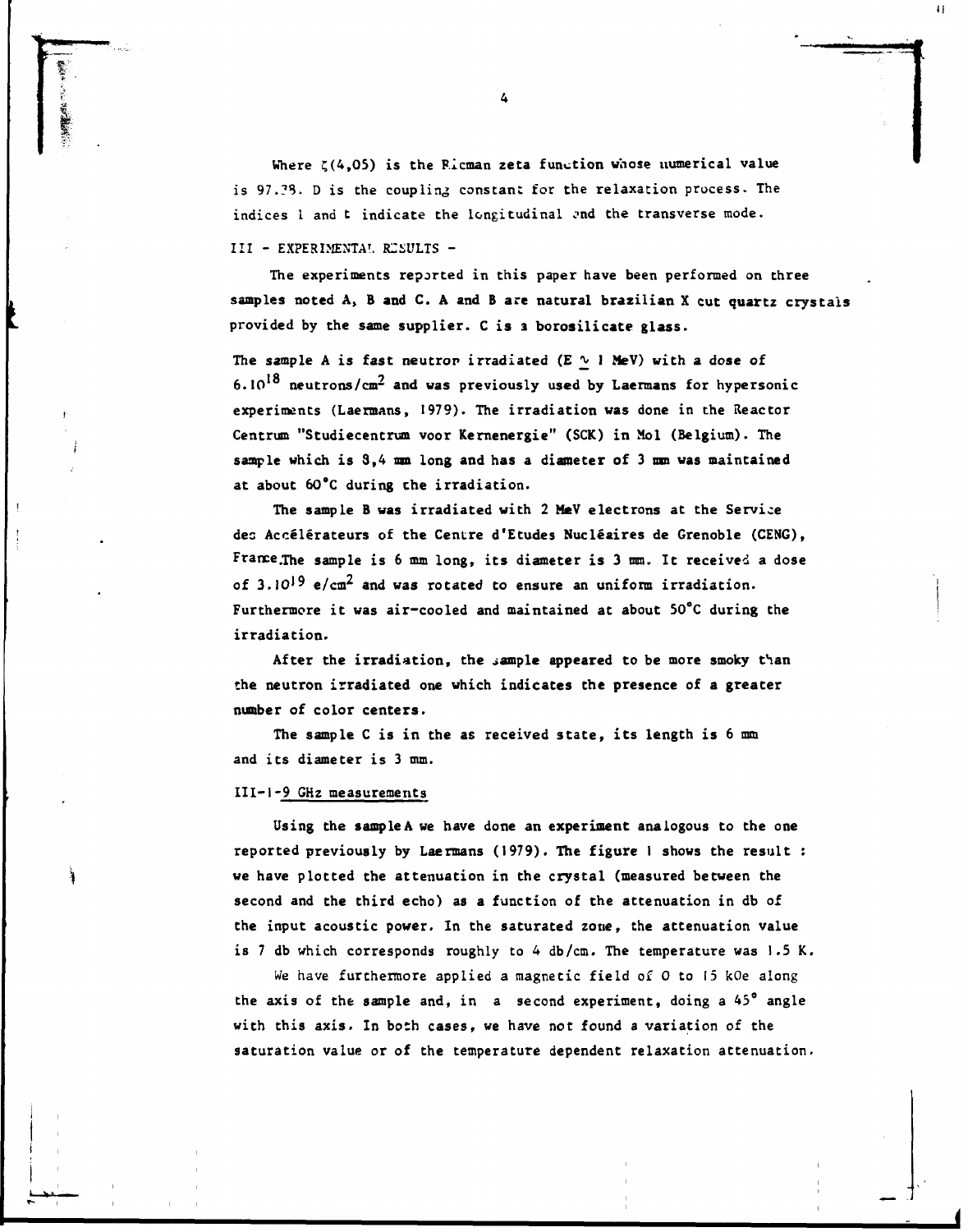**Measurements of hypersonic attenuation as a function of the acoustic intensity were also carried out in sample B, at 1.65 K but down to the**  lowest intensities no change was seen. Also the measurements as a function **of temperature did not reveal a noticeable temperature dependence in the**  range 1.65 K to 4,2 K. This limits the possible effect to less than 0,2 db/cm which was the sensitivity of the apparatus of the measurement.

For this sample, we have also applied a magnetic field of 15 kOe along **the axis and at 45° of it . This measure was done at 4.2 K and at 1.6 K and in both cases we have seen no effect.** 

The measurements with a magnetic field have not revealed APR lines and this leads u<sub>-</sub> to think that there are not strongly coupled paramagnetic **defects in both samples A and B.** 

#### **III-2-Thermal conductivity**

**The thermal conductivity measurements on A are reported in figure 2. At 10 K we observe a maximal conductivity of 3 10"2 W/K.cm. The maximum is large, nearly a plateau. In figure 2, we have plotted the experimental results of Zeller and Pchl(I971) in virgin quartz. We observe that our curve is situated well below this one,that is irradiation haa damaged the crystal and created defects lowering the thermal conductivity.** 

**This result i» similar with that of Berman (1951) who studied the variation of thermal conductivity with the neutron dose. Our experimental curve' corresponds roughly to that obtained by Berman for a dose of 3 lO<sup>1</sup> ^ n/cm2. This dose is about 5 times larger as in our experiment but the comparison is not very significant because of the experimental differences (for instance the energy of neutrons is not given by Berman).**  We note that in our experiment the lower temperature is 1.4 K whereas it **was about 3 K for Be man's one.** 

**Results of the measurements on sample B are plotted on the same figure. The maximal conductivicy is 2 W/K.cm at 15 K and the curve is above that on sample A. That is coherent with the fact that the sample was less damaged by electron irradiation than by neutrons. The maximum is however not so broad as in the case of curve A and is lower than that is a virgin sample. The curve corresponding to the sample C (see fig.2)**  shows the plateau which is characteristic for the glasses. The shape of the curve is similar to that obtained by Zeller et Pohl (1971) for vitreous silica.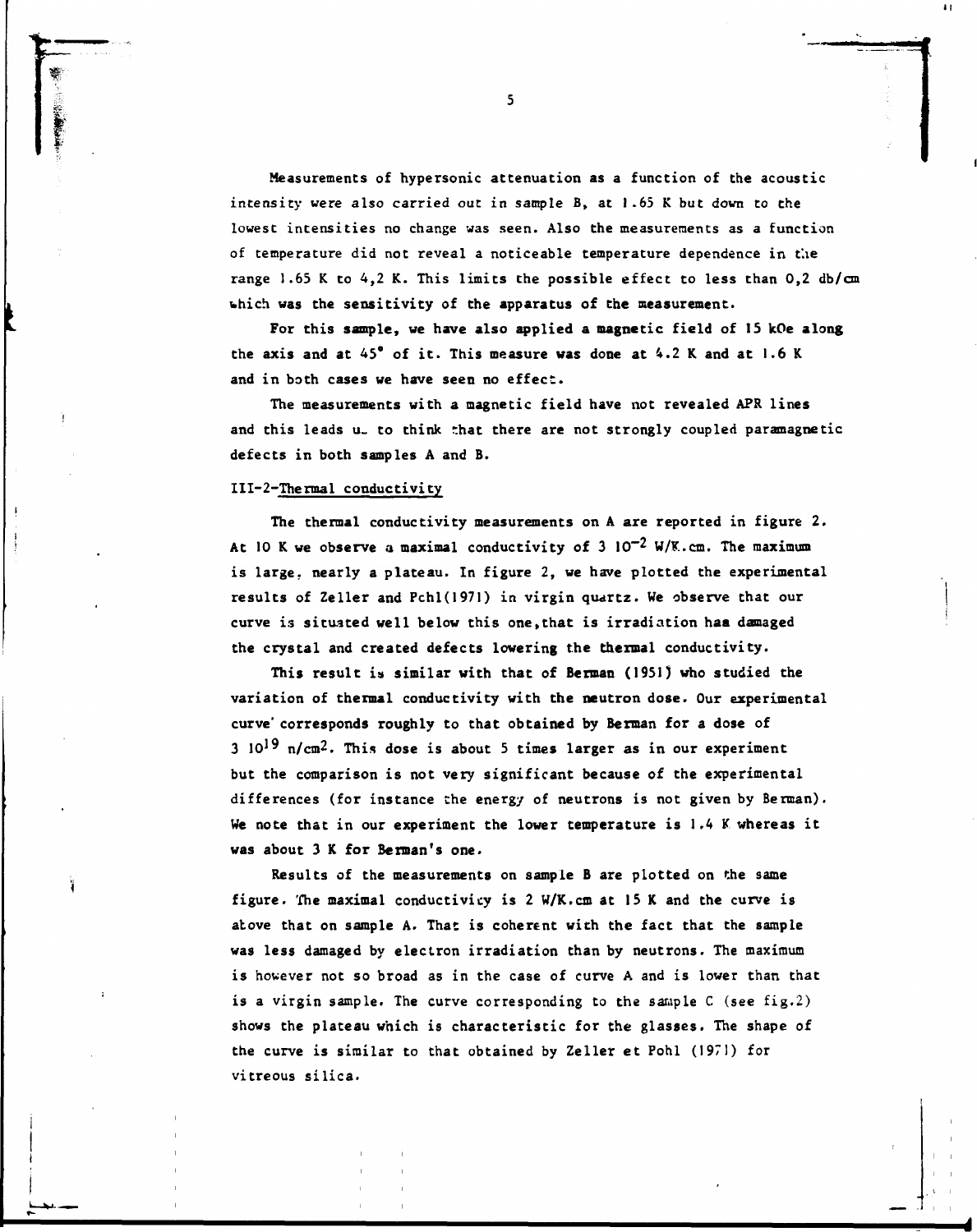**IV - DISCUSSION -**

#### **IV-1-Neutron irradiated quartz**

**Let us first consider the results in neutron irradiated quartz. The fact that the resonant attenuation is not influenced by a magnetic field up to 1.5 T gives evidence that the defects seen are not paramagnetic defects.** 

**This is consistent with the results of Stephens (1976) who finds that**  the excess of specific heat due to Fe ions in horosilicate scales with **their concentration. However there still remains an excess of specifi c heat compared to the crystal which is not influenced by the magnetic**  field and therefore probably intrinsic to the glassy state.

**The thermal conductivity measurements which are partly carried out in the same temperature range as those from Berman (1951) but extended to lower temperatures, are consistent with Berman's results. The maximum found in crystals at** *^* **JO K is very much reduced and i s almost only a bump. The plateau at 10 K which is so typical for amorphous materials is almost reached. At lower temperatures the curve tends to the T^ observed in glasses. From the values at lower temperatures an estimation of the number of 2LS can be done. Taking into account that the**  coupling constant M is similar to that in vitreous silica (Golding et al. **1979) i t is seen that the number of 2LS is roughly an order of magnitude**  smaller than in vitreous silica which is in agreement with earlier mea**surements (Golding et al.1979).** 

**The thermal conductivity measurements give further evidence that the "glassy" properties observed here are not due to the Al linked electroni c center observed in ultrasonic and thermal measurements by Saint-Paul,**  Chaussy, Wasim and coworkers (Saint-Paul et al. 1978a,1978b ; Wasim et al. **1979; J. Chaussy e t al.,1979). While i t was found before that acoustic measurements give different results (Laermans, J979) i t is now seen that the thermal conductivity is also different in neutron and y-irradiated quartz. In the case of neutron irradiation the peak at about JO K is**  much more reduced than after *y-irradiation*.

Since it is known that quartz upon heavy neutron irradiation  $(2x10^{20}n/cm^2)$ **vitrifie s one might wonder whether the observed properties are note due to vitrificatio n of the sample. This is not the case for the lightly irradiated**  sample (6 x  $10^{18}$   $\text{r}_{1}/\text{cm}^2$ ) for different reasons. The thermal conductivity behaviour is not the same as in vitreous silica and it is still an order of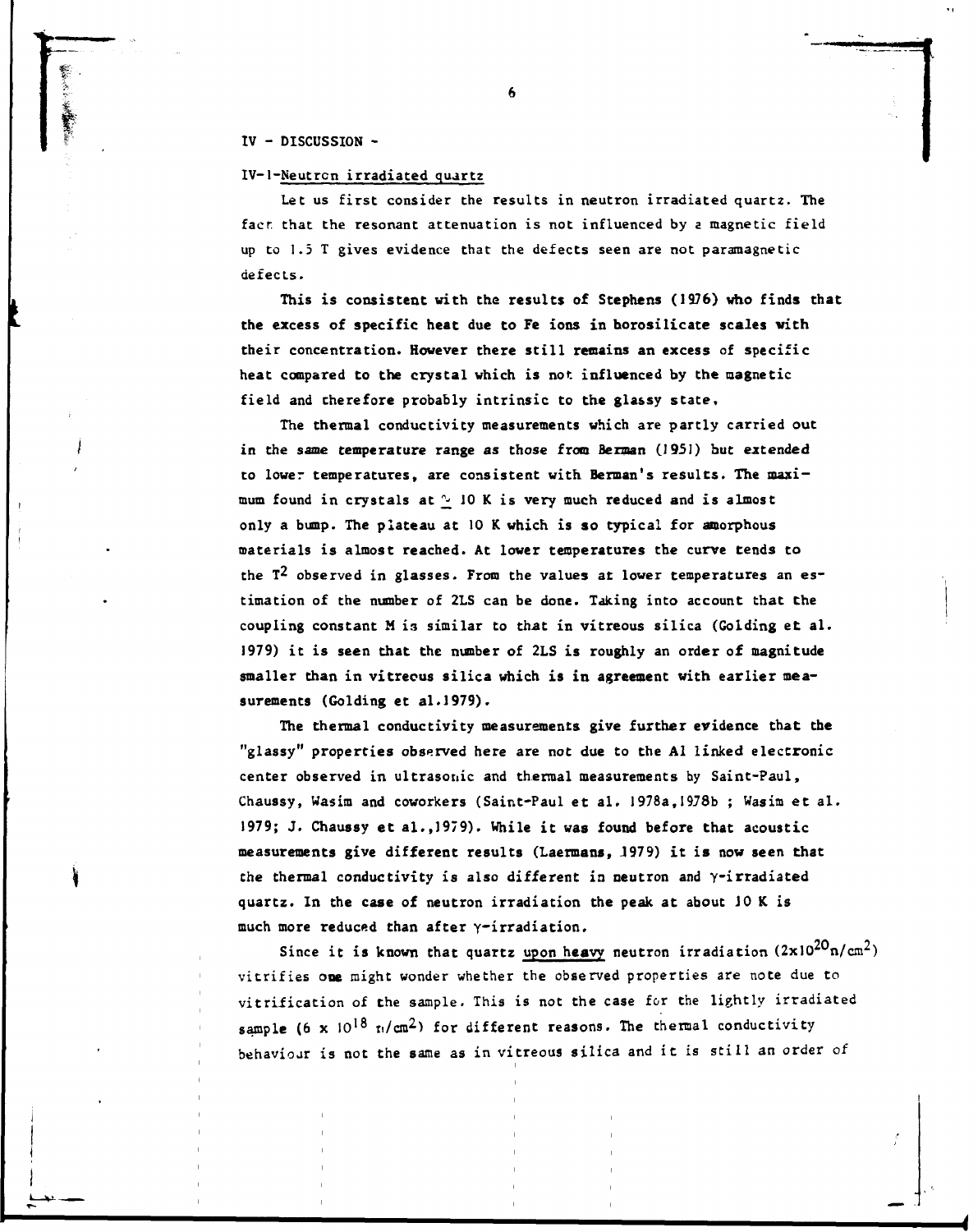**magnitude higher. Furthermore it is known that the sample is still long range ordered (Laermans, 1979, Golding et al.1979). For instance, the hypersonic waves are generated by surface excitation of the sample itself.**  Another interesting point to consider is that even heavy neutron irradia**tion of quartz does not render the crystal in a phase which is the same as vitreous silica. The density is higher by J4 Z (Le11 et al.1966) and**  it is know that upou heavy irradiation both the crystalline and the vitreous form of SiO<sub>2</sub> evolve to a common phase which is disordered but **different from vitreous silica. This means that if "amorphous" regions would be present in the hightly irradiated quartz they would certainly be different from vitreous silica. In addition, the irradiated crystal**  contains 5 x 10<sup>19</sup> unpaired electron spins per cm<sup>3</sup> (from magnetic suscep**tibility measurements, Vandenbosch), while vitreous silica does not show any presence of such spins.** 

**Taking into account the above considerations it is interesting to look at the observations in neutron irradiated vitreous silica. The irradiation is found to reduce the number of 2LS. This is found in ultrasonic saturation experiments (Laermans et al.1977) as well as in measurements of the specific heat (Smith et al.1978). This means that neutron irradiation introduces the anomalies in the crystal while it reduces them in the glass.** 

# **IV-2-Electron-irradiated quartz**

**The results on the neutron irradiated quartz give evidence that the 2LS are not related to electronic centers as created by ionizing radiation and therefore that they are probably the result of structural changes in the crystal. The purpose of the measurements on the electonirradiated sample was to pin down further the possible defects related to 2LS in glasses. Some authors state that neutrons cause single defects and clusters of defects (for references see Billington et al. 1966). Electrons also cause structural changes but they only give rise to single defects. According to Billington et si.(1966) the energy of the electrons is too low to cause secondary displacements and therefore complex localized regions of damage that result from the displacement cascade are excluded. The Frenckel defects are randomly distributed throughout the affected portion of the specimen. According to Klemens (1951) who gave an explanation of Berman (1951) thermal conductivity measurements on neutron-irradiated quartz the number of single defects**  for a neutron dose of  $2 \times 10^{18}$  cm<sup>2</sup> is of the order of  $10^{19}$  cm<sup>3</sup>.

 $\overline{\phantom{a}}$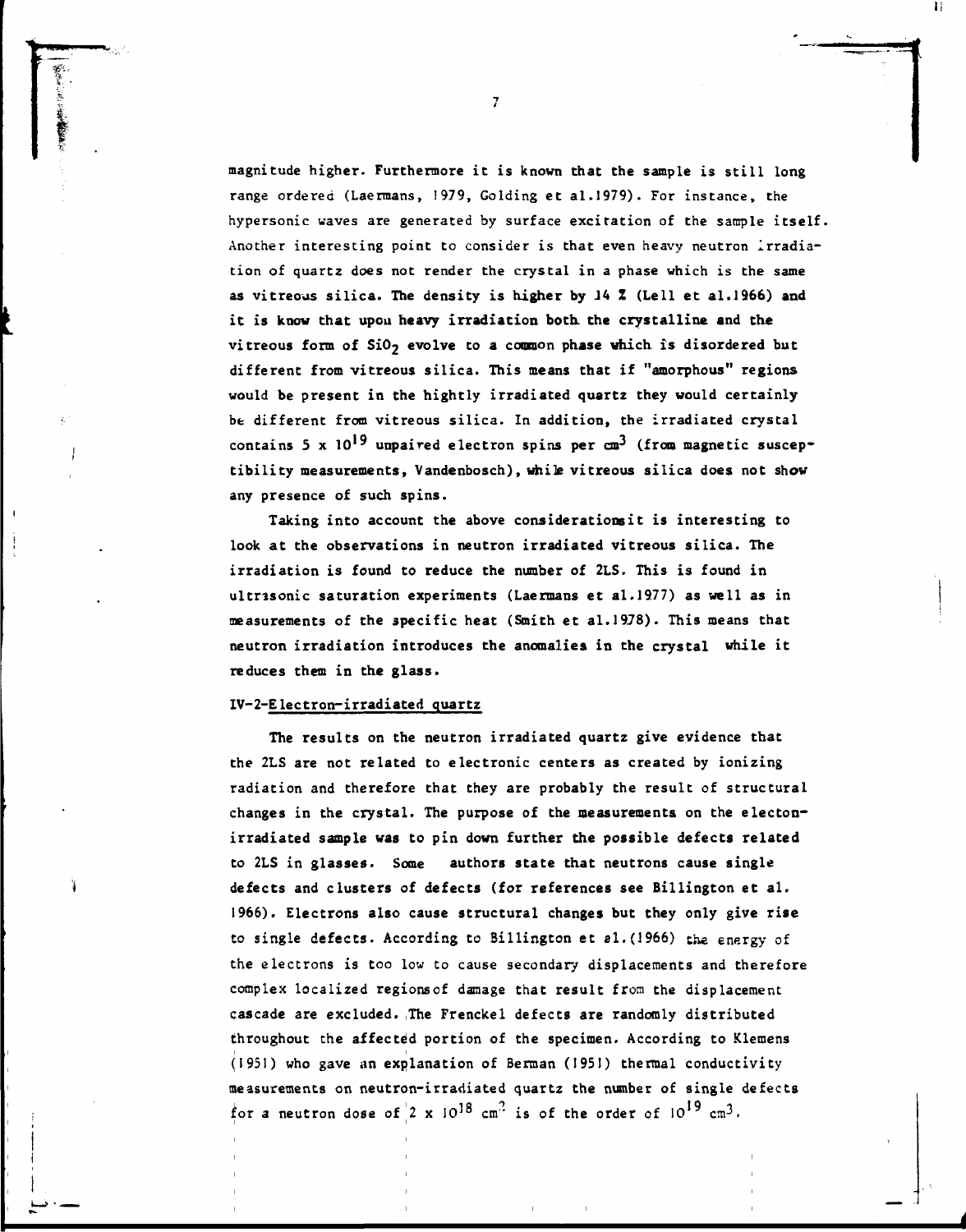**The displacement threshold being 0,3 to 1 MeV and the displacement cross section 10 to 100 barn (Billington et al.,196I), an electron dose**   $\sigma$ <sup>2</sup> 3 x  $10^{19}/\text{cm}^2$  causes a number of single defects in our sample of the **same order of magnitude as in our neutron irradiated crystal.** 

**If the number of single defects is the same in the electron and neutron irradiated specimen (we have to stress t.e fact that only rough estimates are possible) the absence of any measurable saturation in the hypersonic attenuation would indicate that the single defects are not related to the 2 LS which are believed to cause the acoustic anomalies in the neutron irradiated sample. The fact that no saturation could be observed reduces the possible number of such 2 LS present in the electron irradiated sample to at least 10 times less than in the neutron irradiated sample. This is also consistent with an estimate made according to the measurements of the hypersonic, attenuation as a function of tempera**ture . Indeed, since no change of  $\alpha$  has been seen between 1.65 K and 4.2 K **it must be smaller than 0.2 dB (experimental accuracy) which means that it is also at least an order of magnitude smaller than in the neutron irradiated sample. Considering all these estimates we have to keep in mind however that it was always supposed that the coupling constants are the same as in the neutron irradiated quartz, this means as in the glass (Golding et al., 1979).** 

**The thermal conductivity measurements are consistent with the hypersonic observation and the considerations above : they give no evidence for the presence of 2 LS in the electron irradiated sample.** 

**All these observations are also consistent with the results of Lohneysen et al.(1978) who found no change of the low temperature specific heat of electron irradiated vitreous silica. However it has to be noted that they used an electron dose which was 3 to 10 times lower.**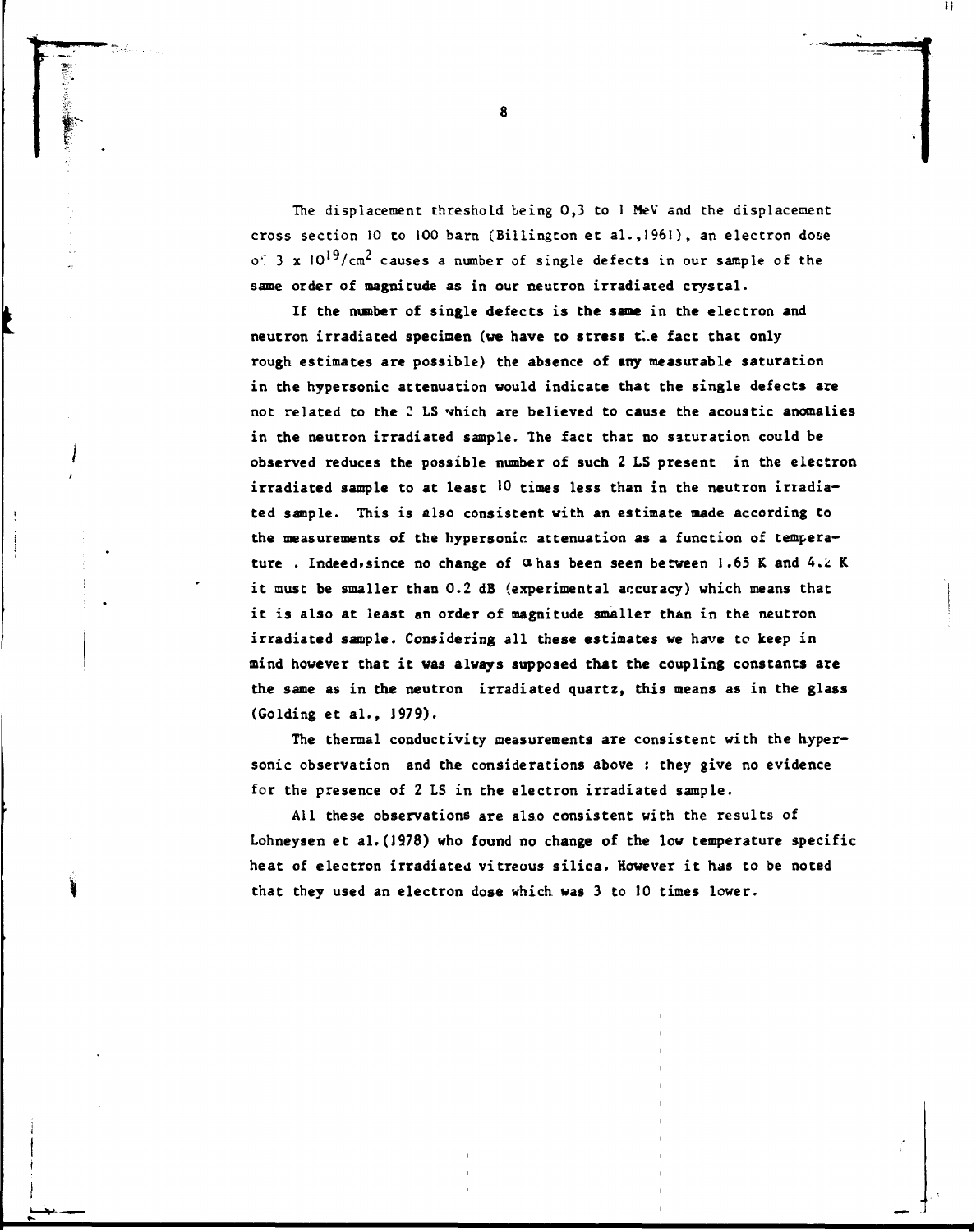# FIGURE CAFTIONS

(の) 小学

Á

ì

| FIG. 2 | Thermal conductivity of quartz crystal of neutrons and electron ir-                             |
|--------|-------------------------------------------------------------------------------------------------|
|        | radiated quartz and borosilicate glass                                                          |
|        | V: quartz crystal (after Zeller and Pohl, 1971)                                                 |
|        | A: fast neutron irradiated quartz energy of I MeV, dose of 6 10 <sup>18</sup> n/cm <sup>2</sup> |
|        | B : electron irradiated quartz (energy of 2 MeV, dose of 3 10 <sup>19</sup> e/cm <sup>2</sup> ) |
|        | C : borosilicate glass                                                                          |
|        |                                                                                                 |
|        |                                                                                                 |

.,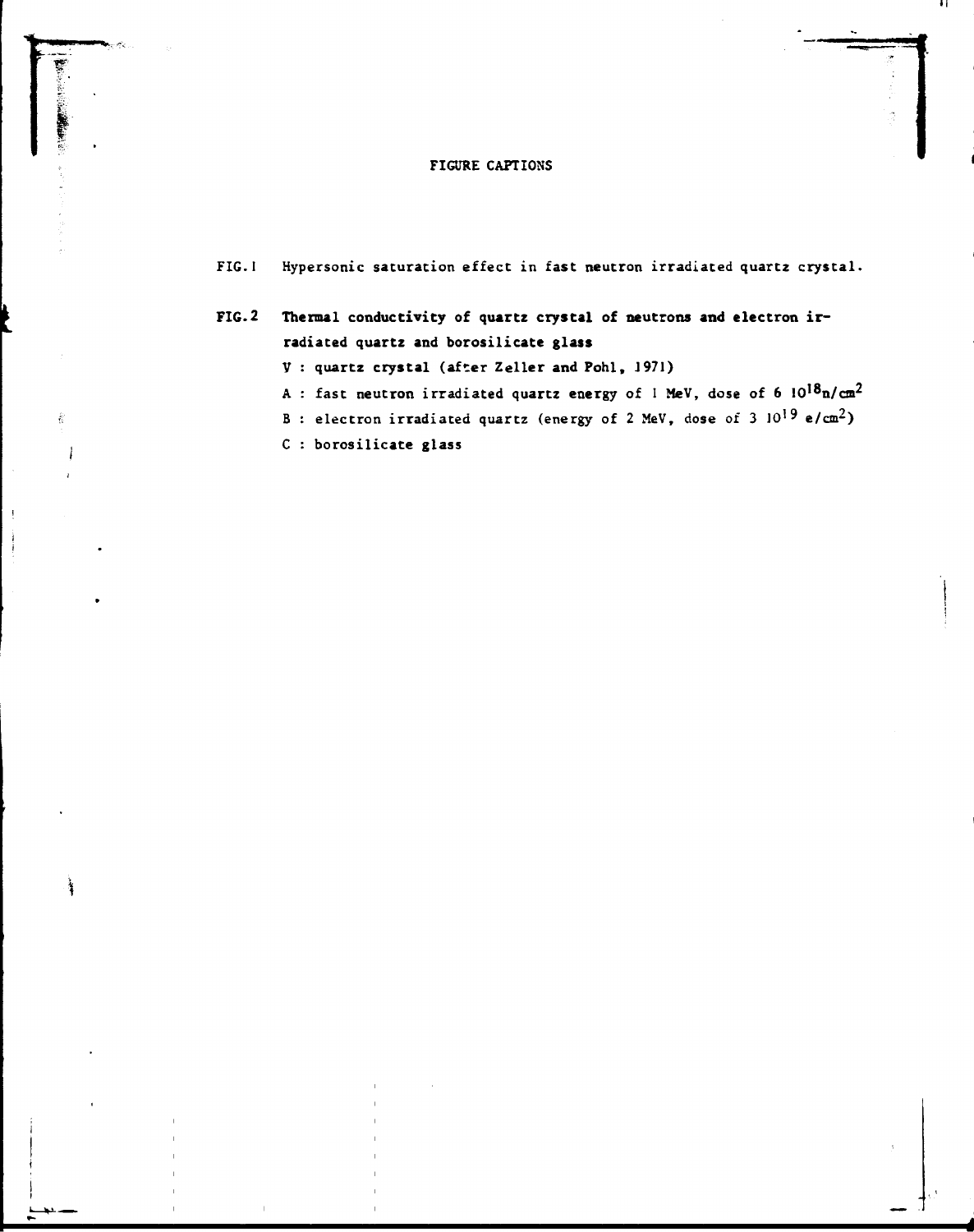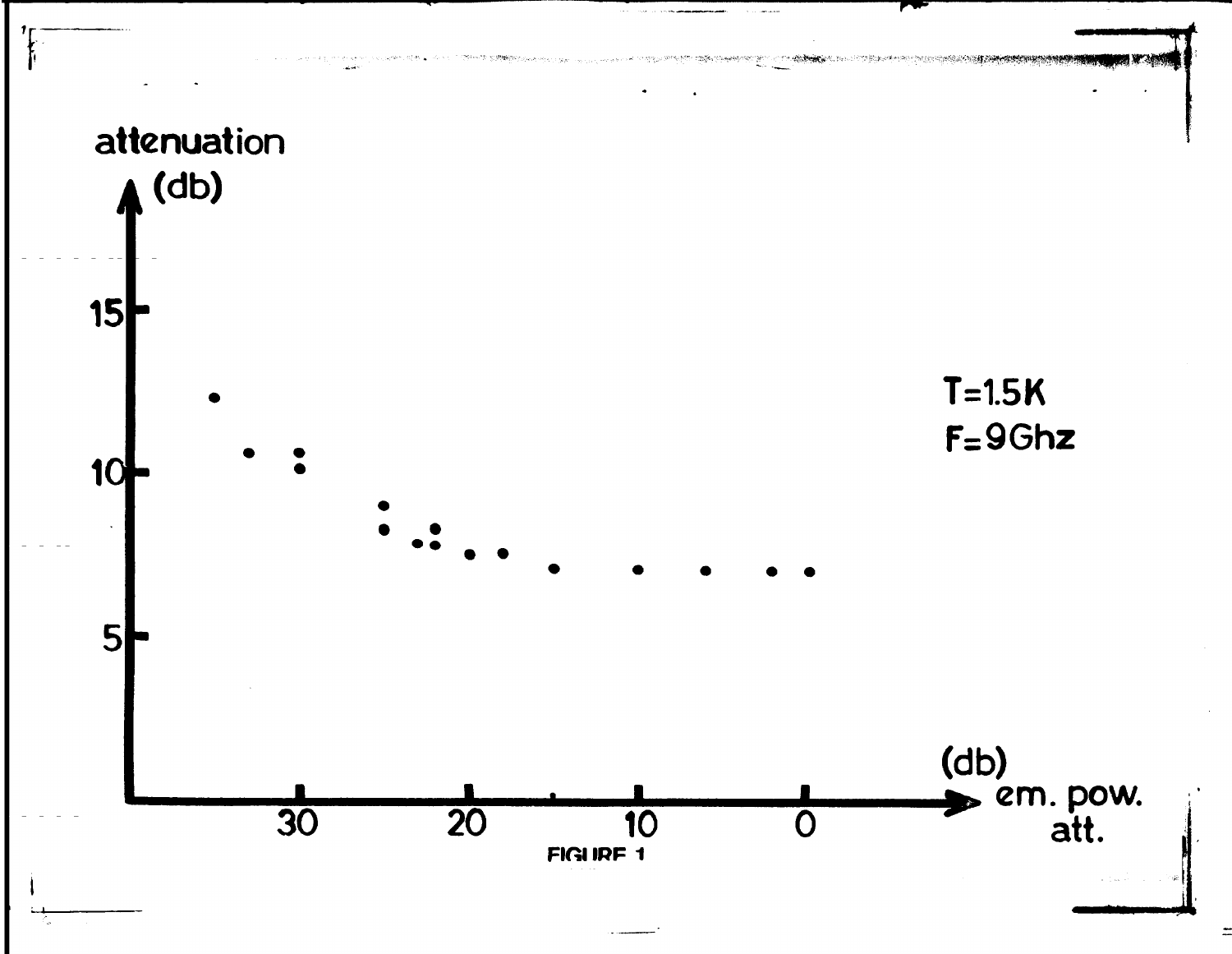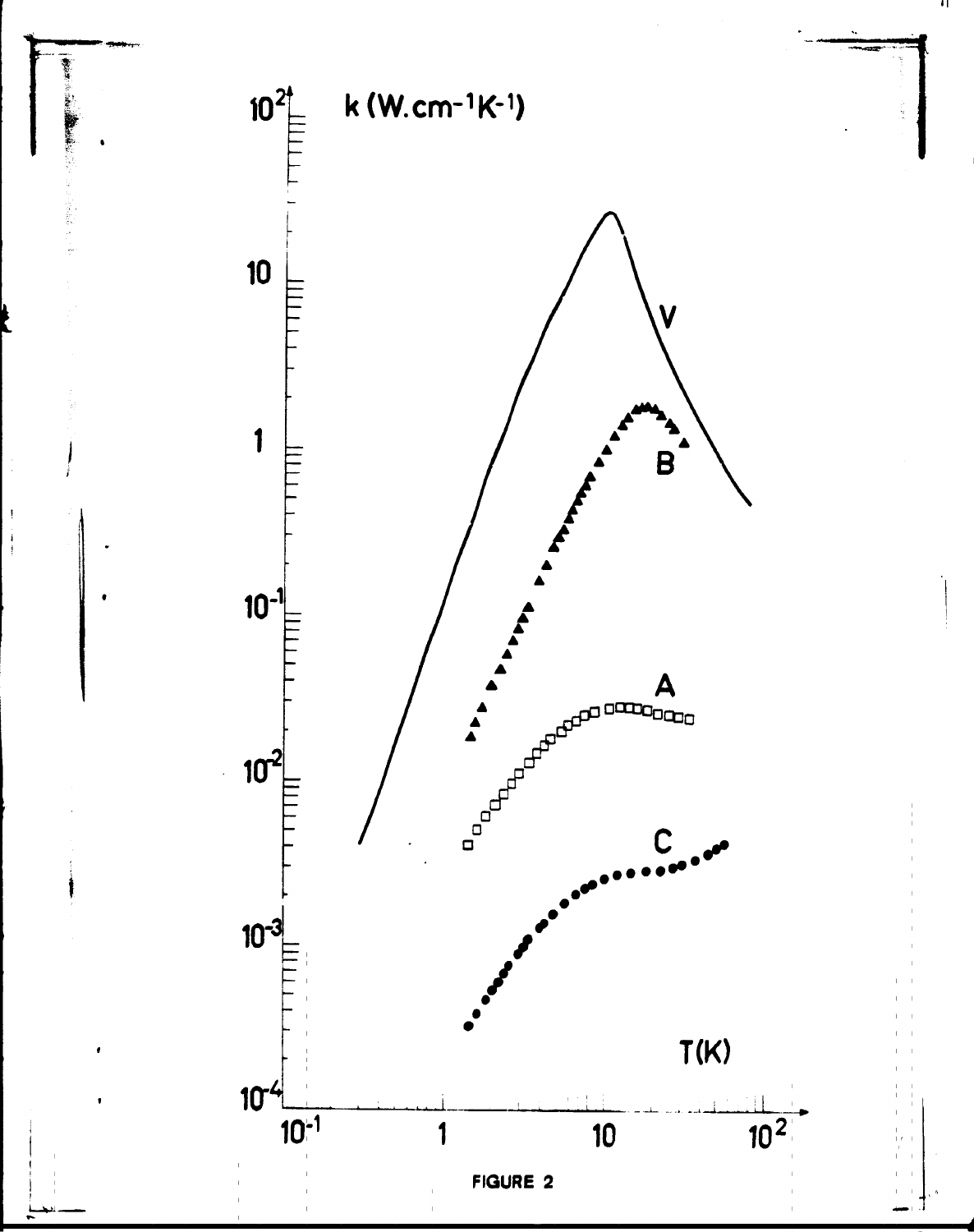## **ACKOWLEDGMENTS**

 $\overline{1}$ 

**We thank MM. BONJOUR, CHAMBEROD and BOCHET who have helped us for the electron irradiation performed at the Service des Accélérateurs, Centre d'Etudes Nucléaires de Grenoble.** 

**We thank also MM. ROUSSELLE and MADORE who have contributed to the 9 GHz experiment. We are grateful to M. LOCATELLI who made the thermal conductivity experiments possible with the assistance of Mrs C. COURROUX.** 

ÿ

**We are also grateful to Mrs A.M. de GOER, MM. BONJOUR et CALEMCZUK for fruitful discussions. One of us (C.L) wishes to thank the Service**  des Basses Températures, CEN.Grenoble for its kind hospitality and the **Belgian "National Fonds voor wetenschappen Onderzock" and the "Interuniversitair Instituut voor kernwetenschappen" for financial support.**